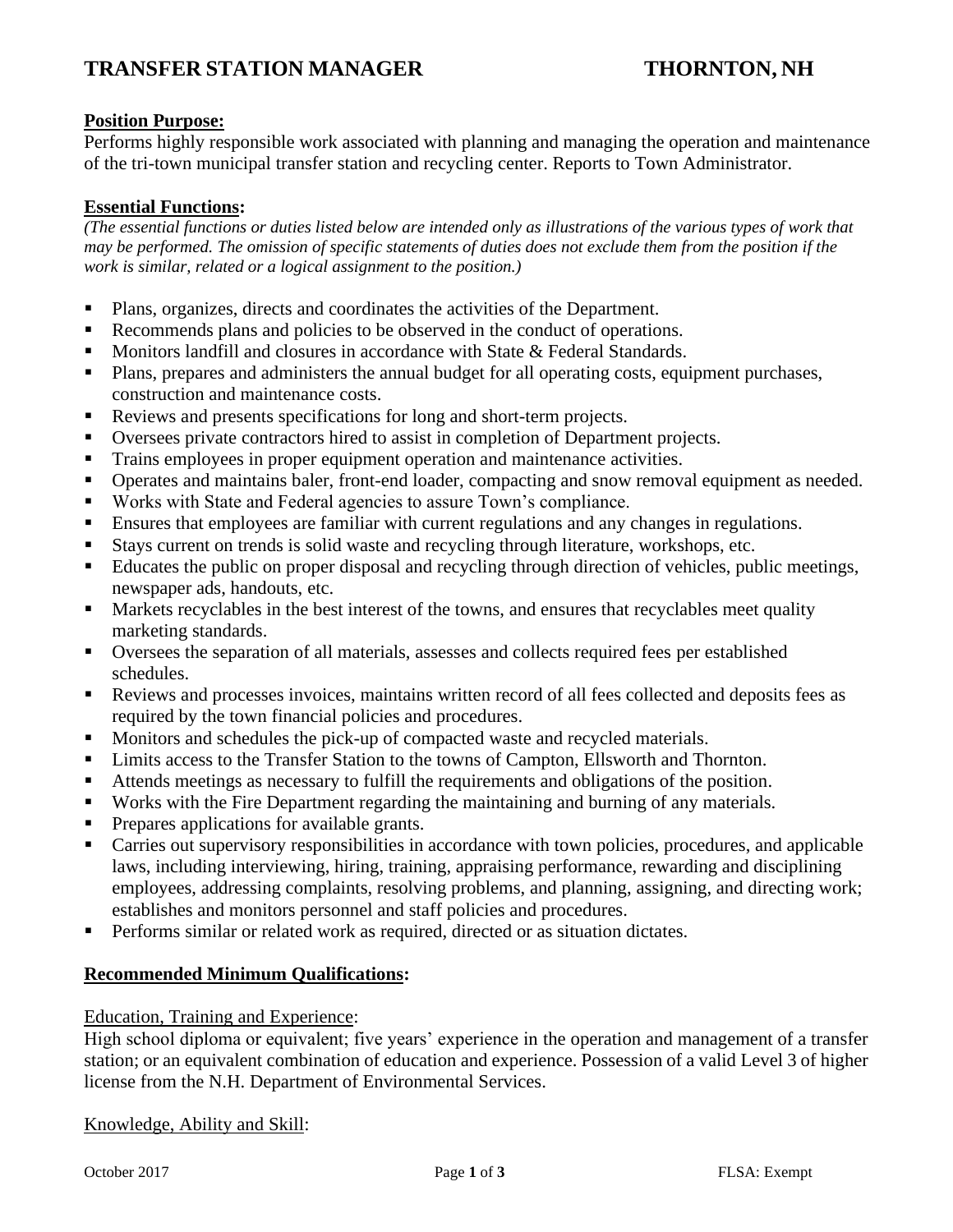# **TRANSFER STATION MANAGER THORNTON, NH**

*Knowledge:* Knowledge of methods, materials and equipment used in the management of solid waste and recyclables, and the operation of transfer stations; local, state and federal laws, rules and regulations applicable to the operation of the transfer station; hazards and safety precautions common to transfer station machinery and equipment.

*Ability:* To lead and supervise subordinates and to transmit general instructions in the form of detailed direction; to plan for municipal needs, to delegate and distribute personnel and to direct, coordinate, and review the work of subordinates to establish and maintain effective working relationships with Town officials, employees, officials of other governmental jurisdictions, consultants, contractors and the public; to express ideas effectively both orally and in writing; to prepare reports and maintains records and the ability to prepare and administer a budget.

*Skill.* Managerial and organizational skills; in the operation and maintenance of transfer station equipment and tools; in organization and supervision of personnel; in the use of computers and software such as Microsoft Word and Excel; in budgeting; in providing exceptional customer service.

## Physical Requirements:

*The physical demands described here are representative of those that must be met by an employee to successfully perform the essential functions of this job. Reasonable accommodations may be made to enable individuals with disabilities to perform the essential functions*.

The work requires considerable and strenuous physical exertion such as frequent climbing of ladders, lifting heavy objects up to 60 pounds, crouching or crawling in restricted areas.

### **Supervision:**

*Supervision Scope:* The supervisor sets the overall objectives and resources available. Performs responsible duties requiring the exercise of moderate judgment and initiative in overseeing the operations.

*Supervision Received:* Works under the administrative direction of the Town Administrator; working from NHDES rules and regulations, Town policies and objectives, consulting with supervisor where clarification, interpretation or exception to municipal policy may be required.

*Supervision Given:* Supervises all department employees, developing job direction, assigning tasks and instructions, and monitoring personnel performance evaluation, directly and indirectly through subordinates if applicable.

### **Job Environment:**

- The majority of work is performed outdoors with exposure to extremes of heat and cold temperatures and inclement weather. Incumbent is subject to the hazards associated with working at a Transfer Station and around heavy equipment. Work environment is very loud. Has exposure to hazardous materials/fumes from recycling oil, gas, antifreeze and automotive batteries. Nature of work may require weekend and evening duty.
- **•** Regularly operates various types of equipment including: hand and power tools; glass crusher; and related equipment, as well as a telephone, and other standard office equipment.
- Interacts with the public, Town Administrator, various transfer stations, solid waste district, Cassella Waste Management and NH Department of Environmental Services. Contacts generally involve an information exchange dialogue.